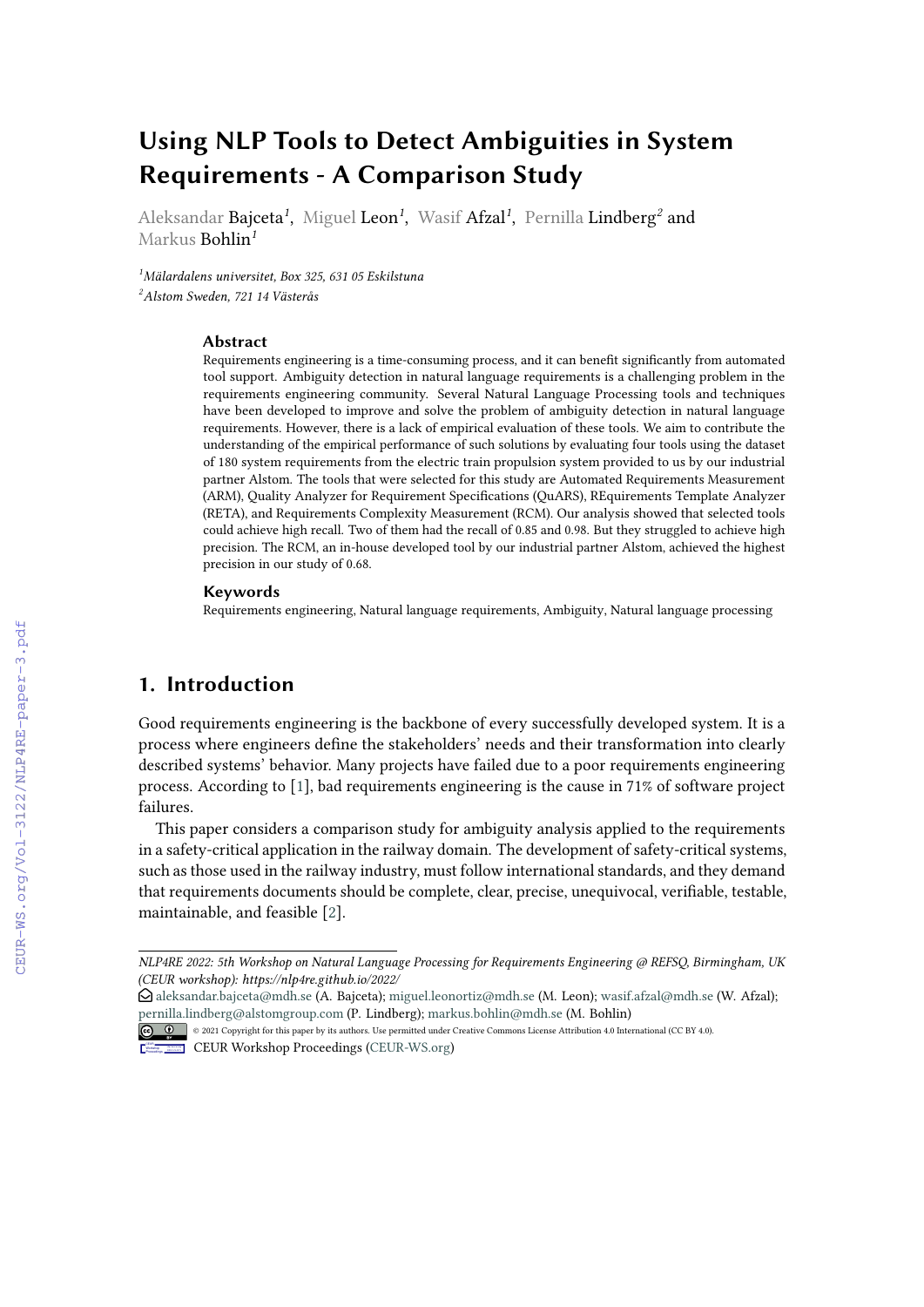Most of the requirements documents are written in some form of natural language [\[3\]](#page-8-0). It is easy to write and understand natural language requirements, but they can be more ambiguous and error-prone. The ambiguous requirement could be understood differently between developers, testers, and other stakeholders involved in project development. The occurrence of underspecified or abstract requirements that can be interpreted differently is one of the most common requirements engineering problems [\[4\]](#page-8-1). This kind of miscommunication could lead to project delay or failure. Because of that, the identification of ambiguities in natural language requirements plays a vital role in requirements engineering.

A system requirement is ambiguous if there is more than one interpretation. Analyzing requirements for defects and ambiguities is a time-consuming process, and it can benefit from an automated solution. Using Natural Language Processing (NLP) for requirements analysis has been a popular research topic. Researchers created several tools for identifying ambiguities or defects in requirements using pattern or rule-based approaches [\[2,](#page-8-2) [5–](#page-8-3)[10\]](#page-8-4). However, there is still a lack of industrial evaluation in using these tools in the research papers [\[11\]](#page-8-5). Our paper aims to fill the research gap by evaluating several requirements analysis tools used for ambiguity detection in natural language requirements in the railway domain.

Tools that we selected are Automated Requirements Measurement (ARM) [\[8\]](#page-8-6), Quality Analyzer for Requirement Specifications (QuARS) [\[9\]](#page-8-7), REquirements Template Analyzer (RETA) [\[5\]](#page-8-3), and Requirements Complexity Measurement (RCM) [\[10\]](#page-8-4). We selected the tools based on suitability for the type of systems considered in this paper and their availability. The three first tools were publicly available for use by anyone, and the fourth tool was developed in-house at Alstom, and it is also publicly available  $^1$  $^1$ . Furthermore, they all use a similar approach for identifying ambiguities, making them a good candidate for comparison studies. A sample set of 180 requirements were provided to us by our industrial partner, Alstom Transport AB in Sweden. These requirements are used in one of the Alstoms' projects for defining specifications of a train propulsion system. After running selected tools on this set of requirements, we compared the tool's ambiguity identification results with ambiguities found by an expert responsible for requirements engineering in Alstom.

The remainder of the paper is structured as follows. The related work is presented in Section 2. In Section 3, we described the tools used in the analysis. The followed methodology is described in Section 4. Results of the study are presented in Section 5. We addressed validity threats in Section 6. Section 7 concluded the paper.

## **2. Related Work**

We identified several papers that compare requirements analysis tools, whose focus is on reducing ambiguities and improving overall requirements quality.

In [\[12\]](#page-8-8) researchers compared their unnamed tool that was in development with two additional requirements engineering tools, reconstructed ARM tool [\[8\]](#page-8-6) and TIGER Pro [2](#page-1-1).0  $^2$ . The study was performed on a set of requirements from two projects. Researchers concluded that their unnamed new tool is still not good enough and that it is identifying many false positive

<span id="page-1-0"></span><sup>1</sup> https://github.com/eduardenoiu/NALABS/tree/master/RCM

<span id="page-1-1"></span> $^{2}$ http://www.therightrequirement.com/TigerPro/TigerPro.html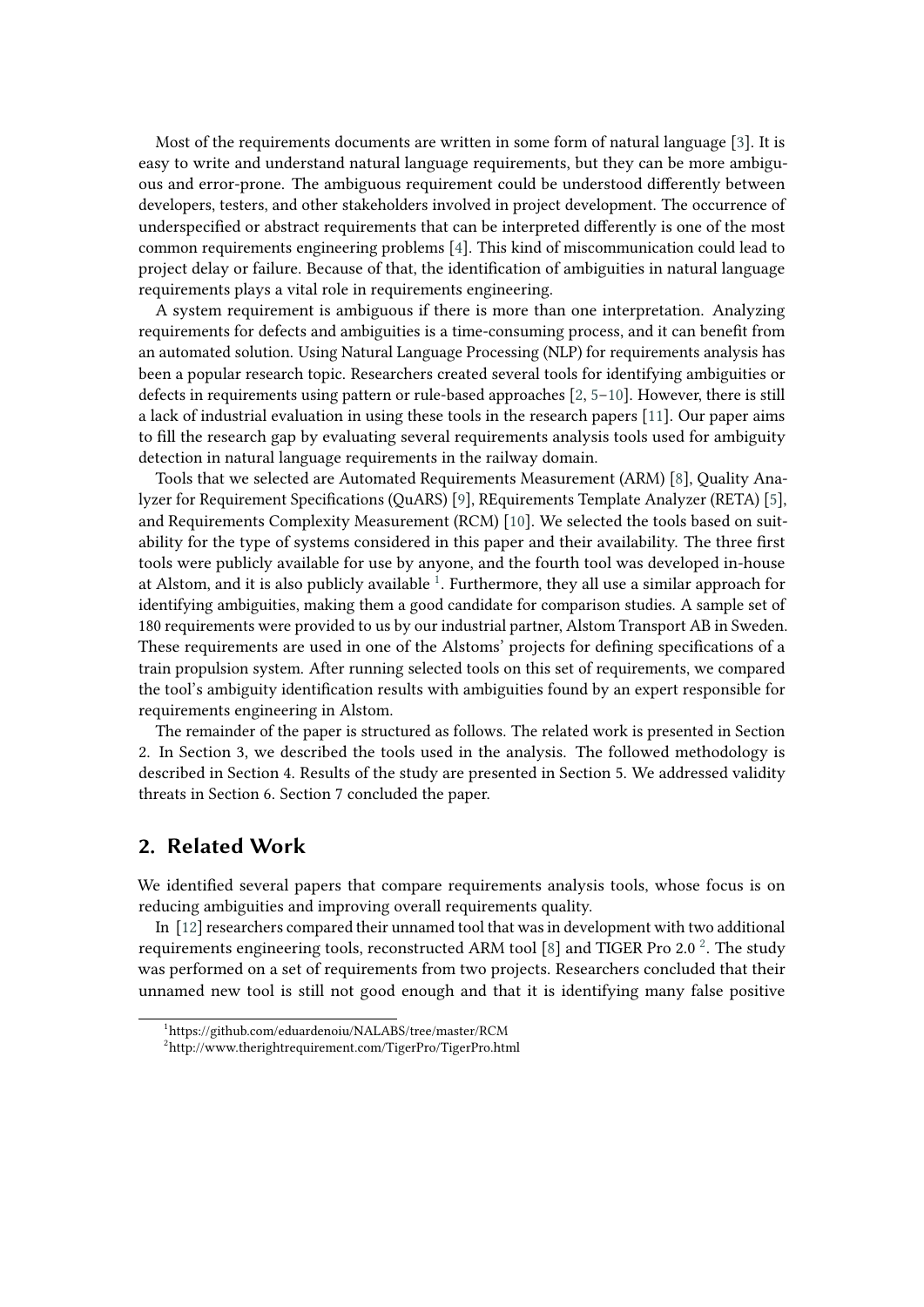examples. A similar comparison study was performed in [\[13\]](#page-8-9), where the authors presented their experience report using three different tools for requirement analysis. They compared two commercial tools, Requirement Scout and QVscribe, and one academic tool, QuARS. The study was performed by running the tools on the set of requirements from a simple E-shop software. The conclusions were that all three tools are performing quite similarly and that the two newer tools, Requirement Scout and QVscribe, did not outperform QuARS which was developed almost 20 years ago.

Different techniques, tools, and their technologies are reviewed and discussed in  $[14-17]$  $[14-17]$ . In these papers, researchers were reviewing the tools and technologies, and they were not experimenting on an actual set of requirements. In [\[14\]](#page-8-10) researchers performed a literature review focusing on the tools for automatic detection of ambiguities in the requirements. They extracted 25 tools developed between 2008 and 2018. Ten of the most popular tools were compared with the addressed ambiguity, technologies used, and approaches in detecting ambiguities. In [\[15\]](#page-8-12) researchers reviewed different techniques used for ambiguity detection in the NL requirements. They identified three approaches in detecting ambiguities: manual, semi-automatic using natural language processing techniques, and semi-automatic using machine learning techniques. They classified the detection of ambiguities with patterns as a Semi-Automatic approach using NLP. Similar studies were done in [\[16\]](#page-8-13), [\[17\]](#page-8-11). A literature review was performed on detecting and resolving ambiguities in the NL requirements. Researchers compared tools and approaches by different parameters such as used technologies, targeting ambiguity, user interaction, etc.

In our work, we introduce two tools that were not compared in the literature. Also, tools are evaluated using requirements that were assessed and used in an industrial project.

## <span id="page-2-0"></span>**3. Selected Tools**

The availability of tools for requirements engineering is poor, and most of them are not publicly available [\[11\]](#page-8-5). Public versions of several tools do not contain all features, such as the set of patterns needed for the tool's full functionality. We were also unable to run specific tools in our environment. For our study, we selected four tools. The tools ARM and QuARS are among the oldest tools for requirement analysis. But they are still quite popular, and they built a foundation for further research and tools development. RETA is a bit newer tool, and comparison with older tools is relevant to us. The fourth tool selected for this study is RCM, a tool developed by Alstom, primarily to measure requirements complexity in Alstom's internal projects, but it can be used to detect ambiguities. The focus of these tools is to improve the quality, reduce complexity, and identify ambiguity in requirements. They automatically detect ambiguous requirements by comparing requirements with their patterns or rules.

## **3.1. Automated Requirements Measurement (ARM)**

NASA developed the ARM tool in the 1990s. In 2011, it was discontinued, and for our study, we are using a reconstructed ARM tool developed by Carlson and Laplante [\[8\]](#page-8-6). The ARM tool has several quality indicators that are used for requirement analysis. Those quality indicators are imperatives, directives, continuances, size, specification depth, text structure, options, and weak phrases. Imperatives indicate absolute necessity using command words such as "shall" or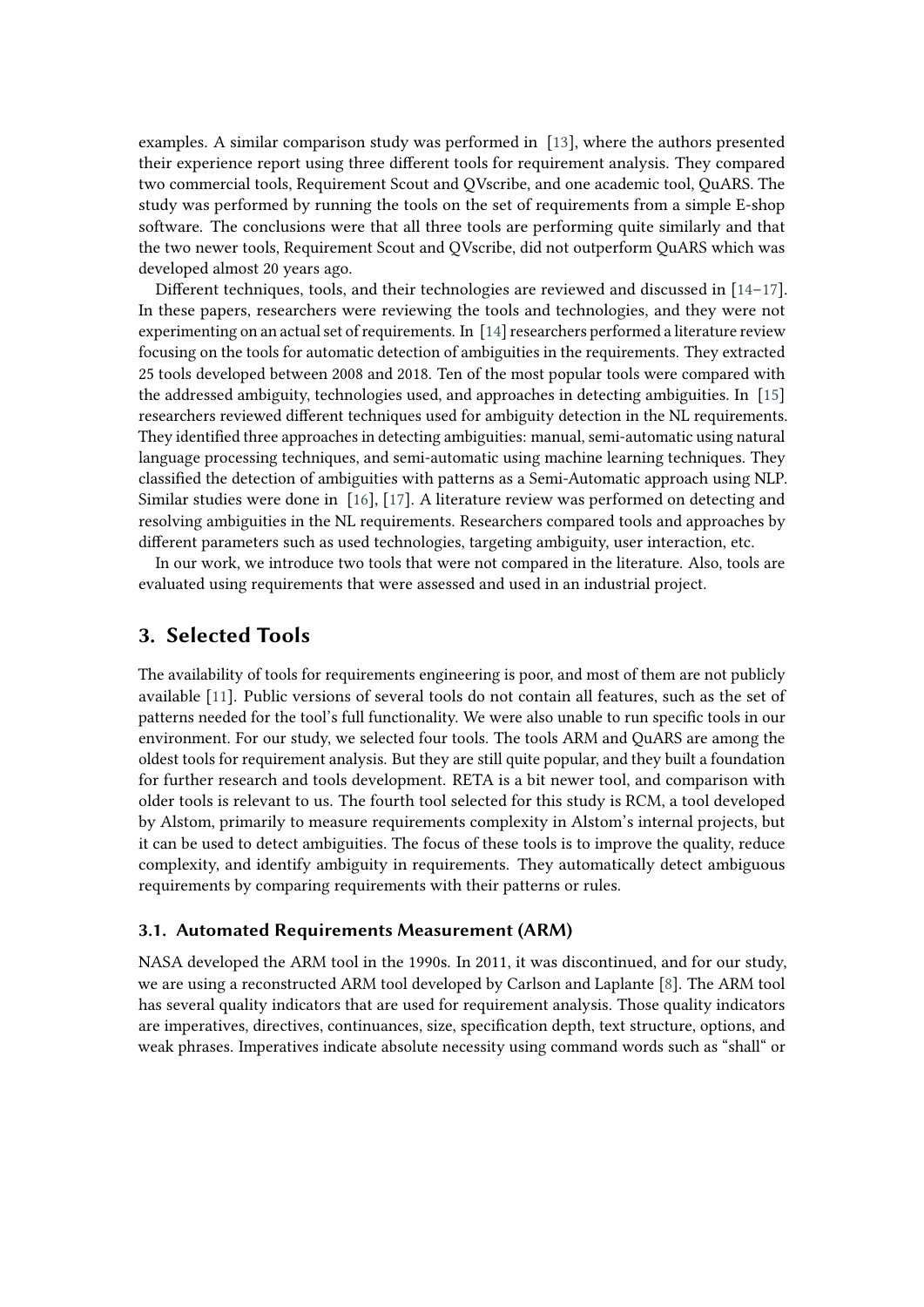"must". Continuances are words or phrases that follow imperative words, and their extensive use could increase requirement complexity. Examples of continuances are "following ", "as follows ", "and", etc. Size includes counts of three indicators: total lines of text, the total number of imperative words, and the total number of subjects. Specification depth indicates how concise the document specifies the requirement by calculating the number of imperative statements at each level of the requirement document's text structure. The text structure measures the number of indicators identified at each hierarchical level of the requirement document. Based on NASA's requirements quality model, indicators of ambiguity are optional and weak phrases. The terms for options are "can", "may", and "optionally". These terms loosen the specification, and they could allow the developer to judge what should be implemented in more than one way. Weak phrases terms are a set of words that could leave requirements with multiple or subjective interpretations. There are 12 pre-defined weak phrases in the ARM tool, and some of those terms are "adequate", "be able to", "timely", "as appropriate", etc.

# **3.2. Quality Analyzer for Requirement Specifications (QuARS)**

QuARS is a requirement analysis tool that focuses on ambiguity detection developed by Lami et al. [\[9\]](#page-8-7). QuARS performs lexical and syntactic analysis to find ambiguities in natural language requirements. To perform lexical analysis, QuARS uses a set of patterns or keywords to identify optionality, subjectivity, vagueness, and weakness in the requirements. Optionality indicates that the requirement contains an optional part. Examples of terms used to identify optionality are "possibly", "eventually", "optionally" etc. Subjectivity represents the occurrence of terms that indicates personal opinion. For example, "having in mind" or "take into account". Vagueness indicates non-quantifiable terms such as "significant" or "adequate". Weakness indicates that the requirement does not have an imperative, and it is identified with terms such as "can", "could", "may" etc. The goal of syntactic analysis is to find patterns that could identify implicity, multiplicity, and under-specification among requirements. Implicity occurs when pronouns or other indirect references represent a subject or object in a sentence. Multiplicity occurs when the sentence has more than one main verb, subject, or object. Under-specification represents the occurrence of words that should be instantiated, for example, testing instead of functional testing or unit testing.

# **3.3. REquirements Template Analyzer (RETA)**

RETA is a requirement analysis tool for automatically checking natural language requirements against templates for conformance [\[5\]](#page-8-3). The tool is implemented as a plugin for an open-source framework called GATE workbench  $^3$  $^3$ . The RETA tool supports analysis of the requirements against two templates, Rupp's [\[18\]](#page-9-0) and the EARS templates [\[19\]](#page-9-1). Templates represent a requirement structure, and when followed, it should reduce ambiguity in the requirement. Also, RETA tool checks for potentially dangerous terms and phrases that could cause ambiguity. These terms are looking for constructions such as passive voice, pronouns, quantifiers (terms used for quantification, such as "all", "any", "every"), and/or, vague terms, plural terms, etc.

<span id="page-3-0"></span><sup>3</sup> https://gate.ac.uk/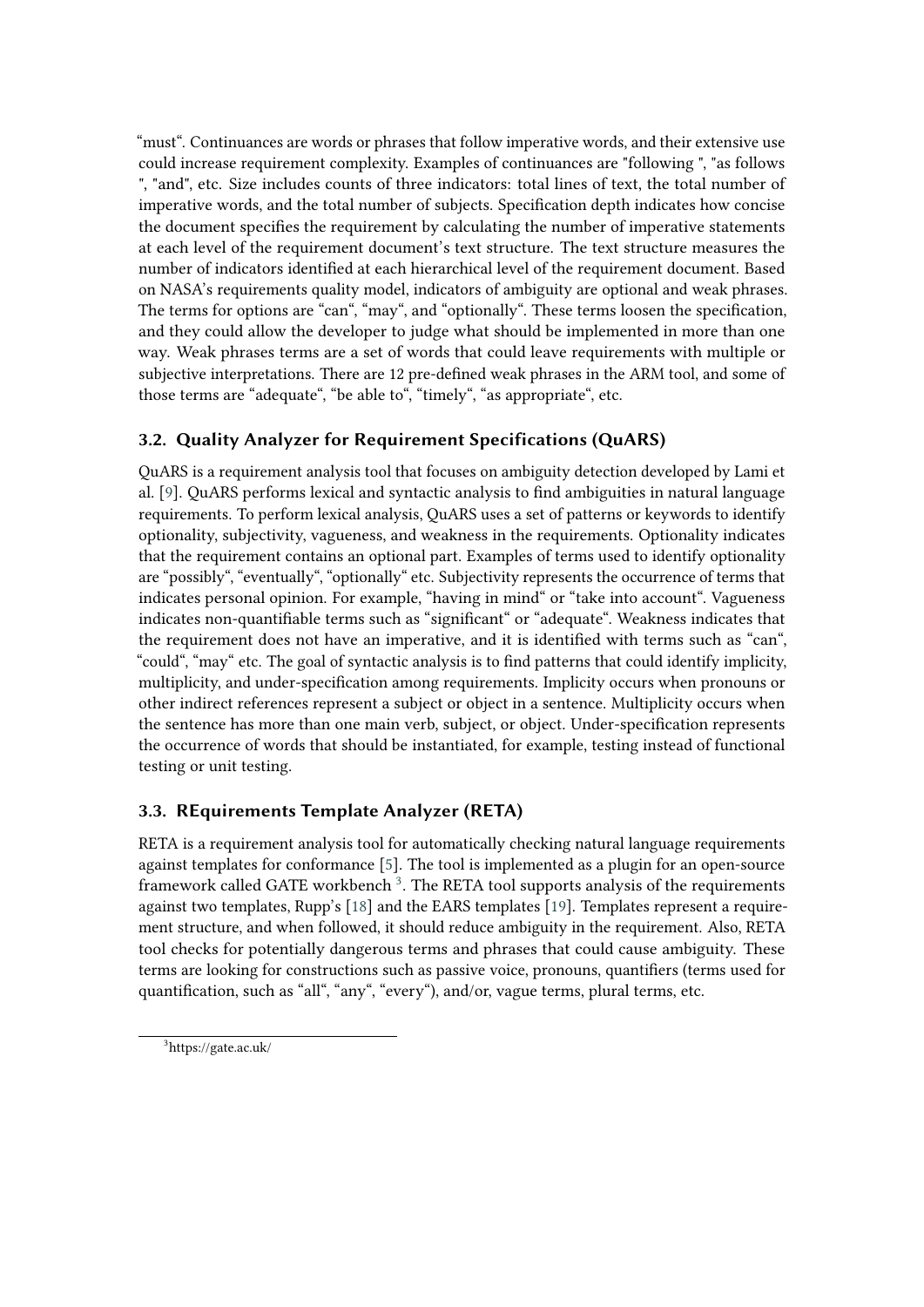## **3.4. Requirements Complexity Measurement (RCM)**

RCM is a tool developed in Alstom used for analyzing requirements complexity [\[10\]](#page-8-4). The tool's metrics for measuring complexity are the following: number of words, number of vague phrases, number of conjunctions, number of reference documents, optionality, subjectivity, weakness, automated readability index, imperatives, and continuances. The number of words is a metric used to measure the length of the requirement. The number of vague phrases represents the total number of terms that could cause problems in understanding the requirement, such as "adequate", "appropriate", "normal", etc. The number of conjunction counts the total number of phrases such as "and", "after", "although", etc. The number of reference documents indicates a need for additional reading to understand the requirement that contains references to other documents. Optionality metrics is implemented in the same way as in the ARM tool, and it uses keywords such as "can", "may", and "optionally" to identify it. Subjectivity indicates a personal feeling or opinion in requirement. To identify subjectivity, the tool uses keywords such as "similar", "better", "worse", etc. Weakness indicates phrases that could introduce uncertainty into requirements by using keywords such as "timely", "be able to", "be capable of", etc. The automated readability index is dependent on the total number of words in the requirement and the average number of letters per word. Imperatives indicate command words, and it is identified using keywords such as "shall", "must", "will", etc. Continuances are implemented in the same way as in the ARM tool. Measures selected to identify ambiguity among requirements are optionality, subjectivity, vague phrases, and weak phrases. We chose these indicators since Alstom's engineers identified them during tool development as rules that should be followed to avoid ambiguity in requirements.

## **4. Methodology**

To evaluate selected tools, we used a dataset provided to us by our industrial partner Alstom. Alstom is one of the leaders in the railway industry and the largest railway company in Sweden. The dataset contains 180 requirements, written in the English language, for the train propulsion system development used in one of their previous projects. The average size of the requirement is 32.46 words. The shortest requirement contains 8 words, and the longest one has 205 words. Most of the requirements, or some parts of them, are written in passive form. Requirements were developed from the customer specifications, and they describe both hardware and software components of the system.

We used selected tools described in Section [3](#page-2-0) to analyze the requirements and detect potential ambiguities in them. We compared results from tools' analysis with the analysis from Alstom's engineer, a person responsible for requirements engineering with years of experience in the railway domain. We asked the engineer to "Identify requirements in the dataset that have defects and could cause ambiguity among different stakeholders". If the requirement is potentially ambiguous, the engineer was supposed to mark it with "yes" and with "no" if it is not. We presented several examples of ambiguous sentences to the engineer. The ambiguous sentences were developed using definitions and examples from the Ambiguity Handbook [\[20\]](#page-9-2).

• "I saw a man at the bank." - the bank can be a financial institution or ground bordering a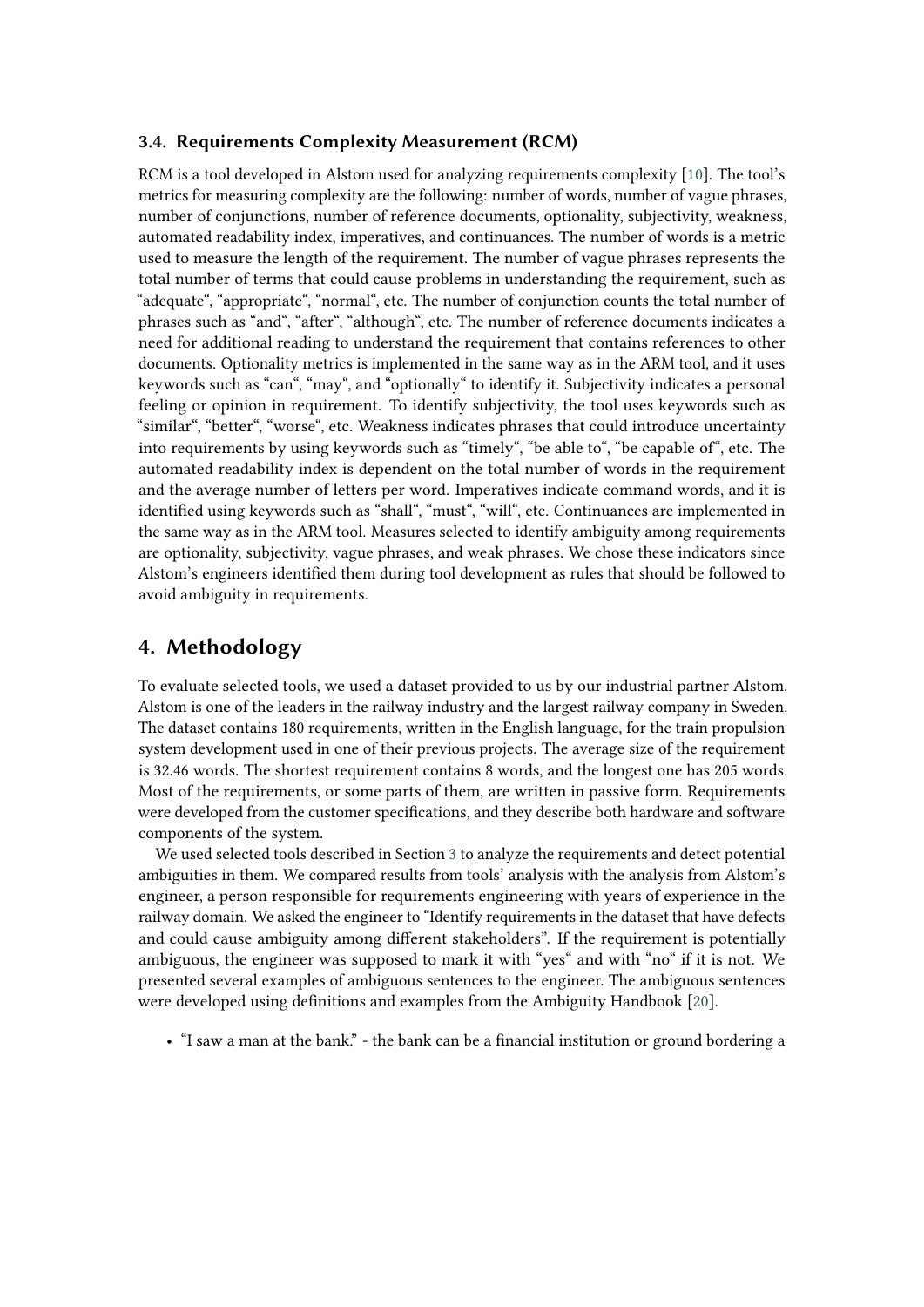river

- "I saw Peter and Paul and Mary saw me." can be understood as I saw (Peter and Paul) and Mary saw me, or I saw Peter and (Paul and Mary) saw me
- "All linguists prefer a theory." can be understood as all linguists love the same one theory, or each linguist loves a, perhaps different, theory
- "The trucks shall treat the roads before they freeze." pronoun "they" can be either trucks or roads
- "Avoid long C functions." we do not know the value of "long"

Results from the engineer's analysis are taken as a ground truth. If the requirement was marked as ambiguous by the engineer and it was identified by the tool, it was counted as a true positive result (TP). A false-positive result (FP) is if the requirement was marked as ambiguous by the tool but not by the engineer. A false-negative result (FN) is if the requirement was marked as ambiguous by the engineer but not identified as ambiguous by the tool. We used precision and recall as performance metrics to evaluate tools since it's one of the most common metrics for tools' evaluation. Precision and Recall for tools are calculated as  $Precision = TP/(TP + FP)$ , and  $Recall = TP/(TP + FN)$ .

## **5. Results**

Results from the tools' analysis are presented in Table [1.](#page-6-0) We group the results by tools' quality indicators. If the tool does not support a specific category, the dash symbol "-" is used in the table. The ARM tool identified 7 potential issues that fit the option quality indicator category and 10 for the weak phrase quality indicator. The same results for these two categories came from the RCM tool. This is expected since both tools use the same terms for these two categories. The RCM tool also identified 2 issues for subjectivity and 38 issues because of vague terms. Terms "can" and "may" are used by ARM and RCM to identify issues for option quality indicator, QuARS uses them to identify weakness in requirements, along with additional terms. QuARS identified 18 issues that could cause weakness in requirements, 5 issues for subjectivity, and 42 vagueness issues. QuARS identified 21 implicity, 116 multiplicity, and 32 underspecification issues in syntactic analysis. RETA tool identified 56 issues with vague terms in requirements, 42 issues with quantifier terms, 52 pronouns, 66 complex requirements, and 51 adverbs. The RETA also uses patterns to identify plural terms and passive sentences. Because of it, almost all requirements were marked as potentially ambiguous. It is important to mention that multiple issues can be identified in one requirement.

In the Table [2](#page-6-1) results of tool evaluation is presented. We compared tools' analysis with the analysis performed by the engineer from Alstom, who identified 74 requirements as ambiguous. RCM achieved the highest precision in our analysis, 0.68. The rest of the tools achieved similar precision between each other. ARM and QuARS precision are 0.43, while RETA's precision is 0.41. RETA also achieved the highest recall, 0.98, by identifying 177 requirements as potentially ambiguous. At first, this looks like significant results, since in literature recall is considered more important [\[21\]](#page-9-3). But it is essential to mention that this result was expected because RETA identifies plural words and passive sentences as an issue that could cause ambiguity. The second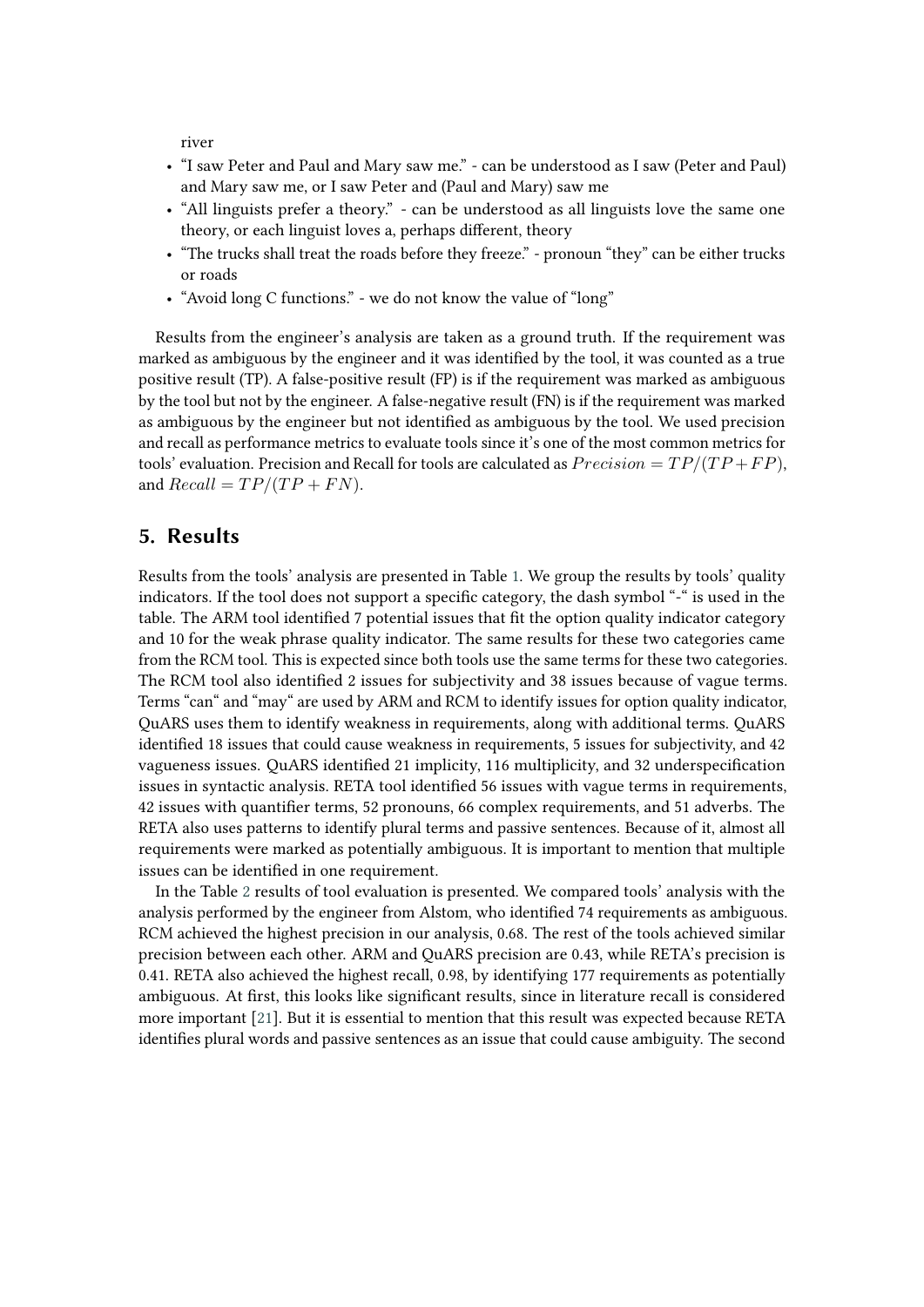## <span id="page-6-0"></span>**Table 1**

| Category                    | ARM             | <b>QuARS</b>    | <b>RETA</b> | RCM             |
|-----------------------------|-----------------|-----------------|-------------|-----------------|
| Option/Optionality          |                 | 0               |             |                 |
| <b>Weak Phrase/Weakness</b> | $\overline{10}$ | 18              |             | 10              |
| Subjectivity                |                 | 5               |             | 2               |
| Vagueness/Vague Term        |                 | 42              | 56          | $\overline{38}$ |
| Quantifier                  |                 |                 | 42          |                 |
| Pronoun                     | -               |                 | 52          |                 |
| Plural                      | -               |                 | 301         |                 |
| Passive                     |                 |                 | 159         |                 |
| Complex                     |                 |                 | 66          |                 |
| Adverb                      |                 |                 | 51          |                 |
| And/OR                      |                 |                 | 154         |                 |
| Implicity                   |                 | 21              |             |                 |
| Multiplicity                |                 | 116             |             |                 |
| Underspecificaiton          |                 | $\overline{32}$ |             |                 |

Ambiguity issues identified by each tool("-" stands for not supported by the tool)

highest recall was achieved by QuARS 0.85, RCM follows it with 0.38, and ARM tool with only 0.08.

From the results, we can conclude that it's hard to achieve high precision in ambiguity detection using solutions based on pattern detection. Even though it is possible to achieve a very high recall with an extensive set of patterns, it will also result in many false-positive results. Similar results were also achieved in [\[7\]](#page-8-14). RCM tool achieved the highest precision, and this could be expected because it was developed inside Alstom.

#### <span id="page-6-1"></span>**Table 2**

Summary of tool's analysis

|       | True Positive | False Positive   False Negative   Precision |      | Recall |
|-------|---------------|---------------------------------------------|------|--------|
| ARM   |               |                                             | 0.43 |        |
| uARS. | DJ            |                                             | 0.43 |        |
| RETA  |               |                                             | 0.41 |        |
|       |               |                                             | 0.68 |        |

## **6. Threats to validity**

In this section, we present the threats that could affect the validity of our results. According to [\[22\]](#page-9-4), the threats to validity can be categorized as construct validity, internal validity, external validity, and reliability.

Construct validity refers to the extent to which studied operational measures represent what the researchers intended to study. The construct validity of our results is the number of tools selected for this paper. As mentioned in Section [3](#page-2-0) many tools are not publicly available. To tackle potential threats, we've included all relevant tools that, to the best of our knowledge, were publicly available.

External validity refers to what extent results from the study can be generalized. The presented findings in this study are obtained from the analysis of system requirements used to develop an electric train propulsion system. The dataset we used for evaluation contains 180 requirements, which might not be enough to evaluate the general usage of selected tools. We do not claim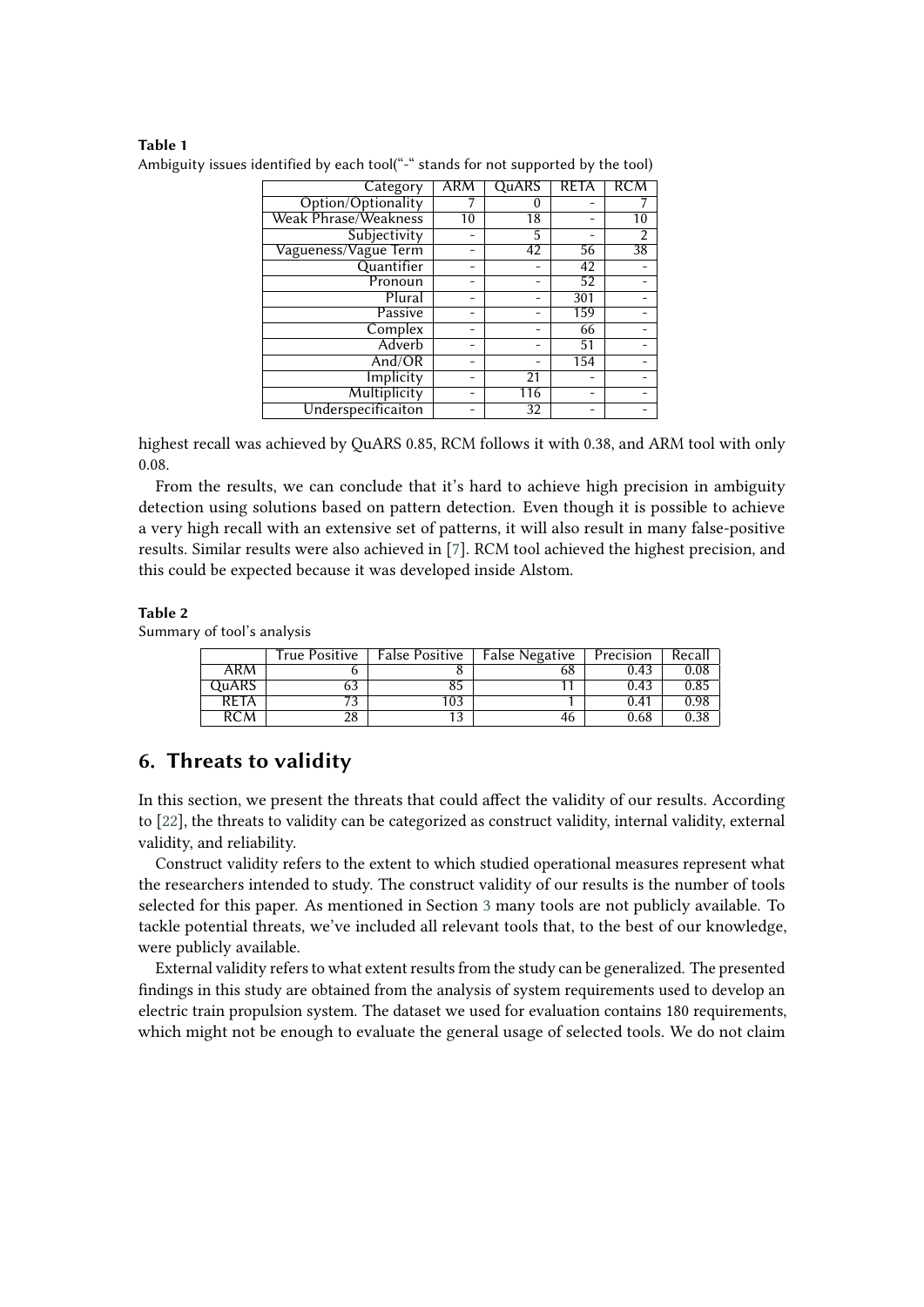that these results can be generalized in other contexts. However, we believe that these findings could be helpful for the further evaluation or usage of these tools or to gain insights for future tool development.

Internal validity refers to what extent relations between investigated factors can affect the credibility of results. Assessing whether something is ambiguous or not is a subjective activity, and it depends on the analyst's experience and interpretation. Also, to determine the level of ambiguity, it is more common to analyze and compare answers from multiple analysts. To mitigate internal validity, we asked an expert in requirements engineering with years of experience working in the railway industry to analyze requirements and establish ground truth.

Reliability refers to what extent the data and the analysis depend on the researchers who performed the study. We asked an expert to analyze the system requirements to mitigate this threat. The expert was not included in the design of the study, or in performing the calculations of the results. Also, the tools were used after the expert finished the analysis.

## **7. Conclusions and Future work**

We analyzed four different requirement analysis tools using 180 system requirements from a larger project in train propulsion design. The tools in the study all use a pattern-based approach to identify ambiguities in the requirements. Our analysis showed that it is possible to achieve high recall by following this approach, but increased precision is challenging. The RCM tool, developed inside Alstom, had the highest precision in our analysis. In comparison, the RETA tool achieved the highest recall.

A possible explanation is that domain knowledge plays an important role in identifying ambiguities. To the best of our knowledge, no papers have investigated how domain knowledge affects ambiguity identification. Therefore, how domain knowledge and experience affect identifying ambiguous requirements is the question that we would like to examine in the future. We plan to survey industry practitioners and academics to explore these questions. This kind of study would help us better understand the problem of ambiguity and what kind of ambiguity we should focus our research on in the future. We also aim to analyze other approaches and tools and identify what techniques can achieve the highest precision and a low number of false-positive cases in our context.

## **8. Acknowledgments**

This research work has received funding from the ECSEL Joint Undertaking (JU) under grant agreement No 101007350. The JU receives support from the European Union's Horizon 2020 research and innovation programme and Sweden, Austria, Czech Republic, Finland, France, Italy, Spain.

# **References**

[1] Infectra, Principles of requirements engineering or requirements management 101, 2022. URL: [https://www.inflectra.com/ideas/whitepaper/](https://www.inflectra.com/ideas/whitepaper/principles-of-requirements-engineering.aspx)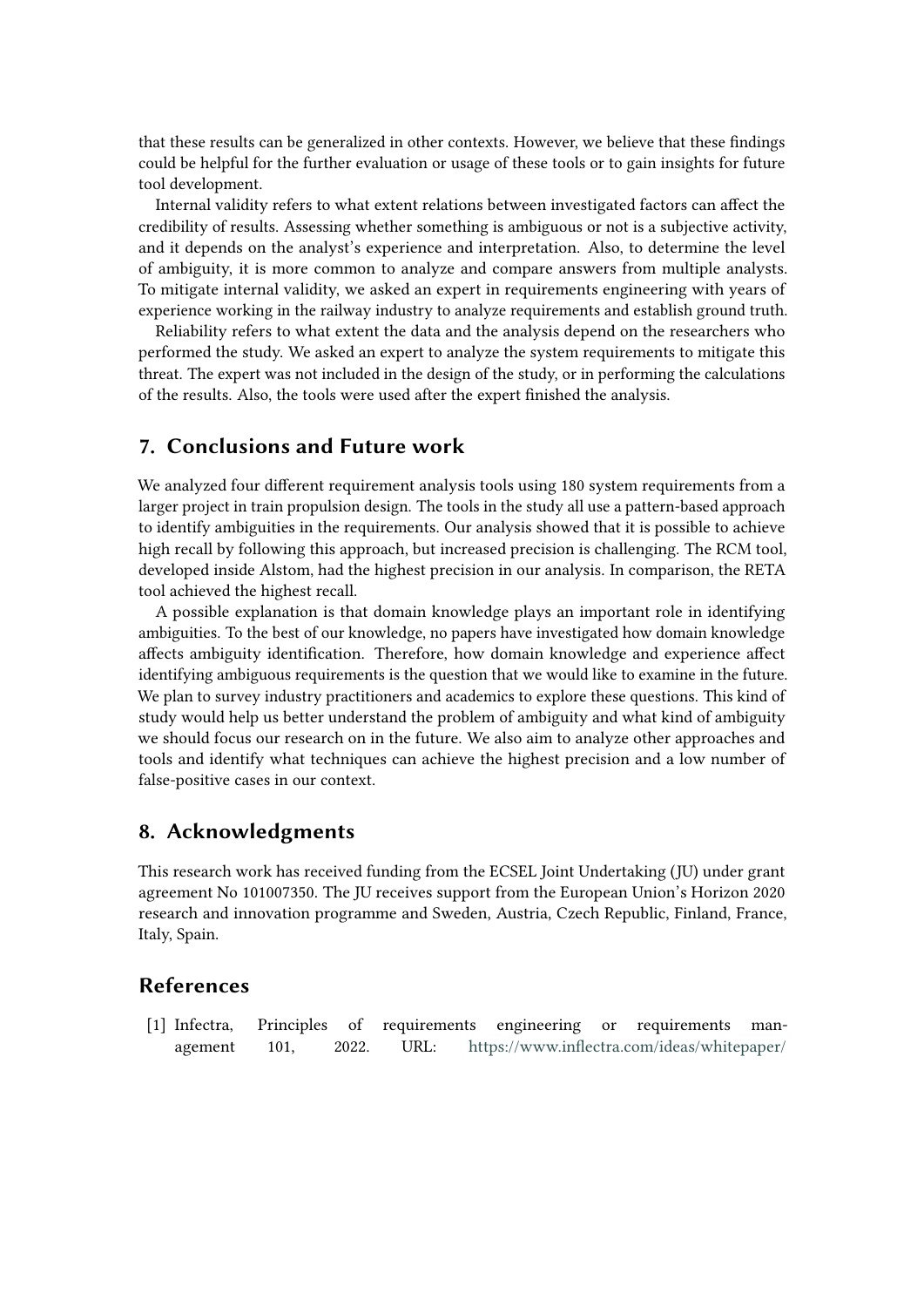[principles-of-requirements-engineering.aspx.](https://www.inflectra.com/ideas/whitepaper/principles-of-requirements-engineering.aspx)

- <span id="page-8-2"></span>[2] B. Rosadini, A. Ferrari, G. Gori, A. Fantechi, S. Gnesi, I. Trotta, S. Bacherini, Using NLP to detect requirements defects: An industrial experience in the railway domain, in: International Working Conference on Requirements Engineering: Foundation for Software Quality, Springer, 2017, pp. 344–360.
- <span id="page-8-0"></span>[3] M. Kassab, C. Neill, P. Laplante, State of practice in requirements engineering: contemporary data, Innovations in Systems and Software Engineering 10 (2014) 235–241.
- <span id="page-8-1"></span>[4] D. M. Fernández, S. Wagner, M. Kalinowski, M. Felderer, P. Mafra, A. Vetrò, T. Conte, M.-T. Christiansson, D. Greer, C. Lassenius, et al., Naming the pain in requirements engineering, Empirical software engineering 22 (2017) 2298–2338.
- <span id="page-8-3"></span>[5] C. Arora, M. Sabetzadeh, L. Briand, F. Zimmer, Automated checking of conformance to requirements templates using natural language processing, IEEE transactions on Software Engineering 41 (2015) 944–968.
- [6] B. Gleich, O. Creighton, L. Kof, Ambiguity detection: Towards a tool explaining ambiguity sources, in: International Working Conference on Requirements Engineering: Foundation for Software Quality, Springer, 2010, pp. 218–232.
- <span id="page-8-14"></span>[7] S. F. Tjong, D. M. Berry, The design of SREE—a prototype potential ambiguity finder for requirements specifications and lessons learned, in: International Working Conference on Requirements Engineering: Foundation for Software Quality, Springer, 2013, pp. 80–95.
- <span id="page-8-6"></span>[8] N. Carlson, P. Laplante, The NASA automated requirements measurement tool: a reconstruction, Innovations in Systems and Software Engineering 10 (2014) 77–91.
- <span id="page-8-7"></span>[9] G. Lami, S. Gnesi, F. Fabbrini, M. Fusani, G. Trentanni, An automatic tool for the analysis of natural language requirements, Informe técnico, CNR Information Science and Technology Institute, Pisa, Italia, Setiembre (2004).
- <span id="page-8-4"></span>[10] K. Rajković, Measuring the complexity of natural language requirements in industrial control systems, 2019.
- <span id="page-8-5"></span>[11] L. Zhao, W. Alhoshan, A. Ferrari, K. J. Letsholo, M. Ajagbe, E.-V. Chioasca, R. T. Batista-Navarro, Natural language processing (NLP) for requirements engineering (RE): A systematic mapping study, ACM Computing Surveys (2020).
- <span id="page-8-8"></span>[12] A. Brooks, L. Krebs, B. Paulsen, Beta-testing a requirements analysis tool, ACM SIGSOFT Software Engineering Notes 39 (2014) 1–6.
- <span id="page-8-9"></span>[13] M. Arrabito, A. Fantechi, S. Gnesi, L. Semini, An experience with the application of three NLP tools for the analysis of natural language requirements, in: International Conference on the Quality of Information and Communications Technology, Springer, 2020, pp. 488–498.
- <span id="page-8-10"></span>[14] M. Q. Riaz, W. H. Butt, S. Rehman, Automatic detection of ambiguous software requirements: An insight, in: 2019 5th International Conference on Information Management (ICIM), IEEE, 2019, pp. 1–6.
- <span id="page-8-12"></span>[15] K. H. Oo, A. Nordin, A. R. Ismail, S. Sulaiman, An analysis of ambiguity detection techniques for software requirements specification (SRS), International Journal of Engineering  $\&$ Technology 7 (2018) 501–505.
- <span id="page-8-13"></span>[16] A. Yadav, A. Patel, M. Shah, A comprehensive review on resolving ambiguities in natural language processing, AI Open 2 (2021) 85–92.
- <span id="page-8-11"></span>[17] U. S. Shah, D. C. Jinwala, Resolving ambiguities in natural language software requirements: